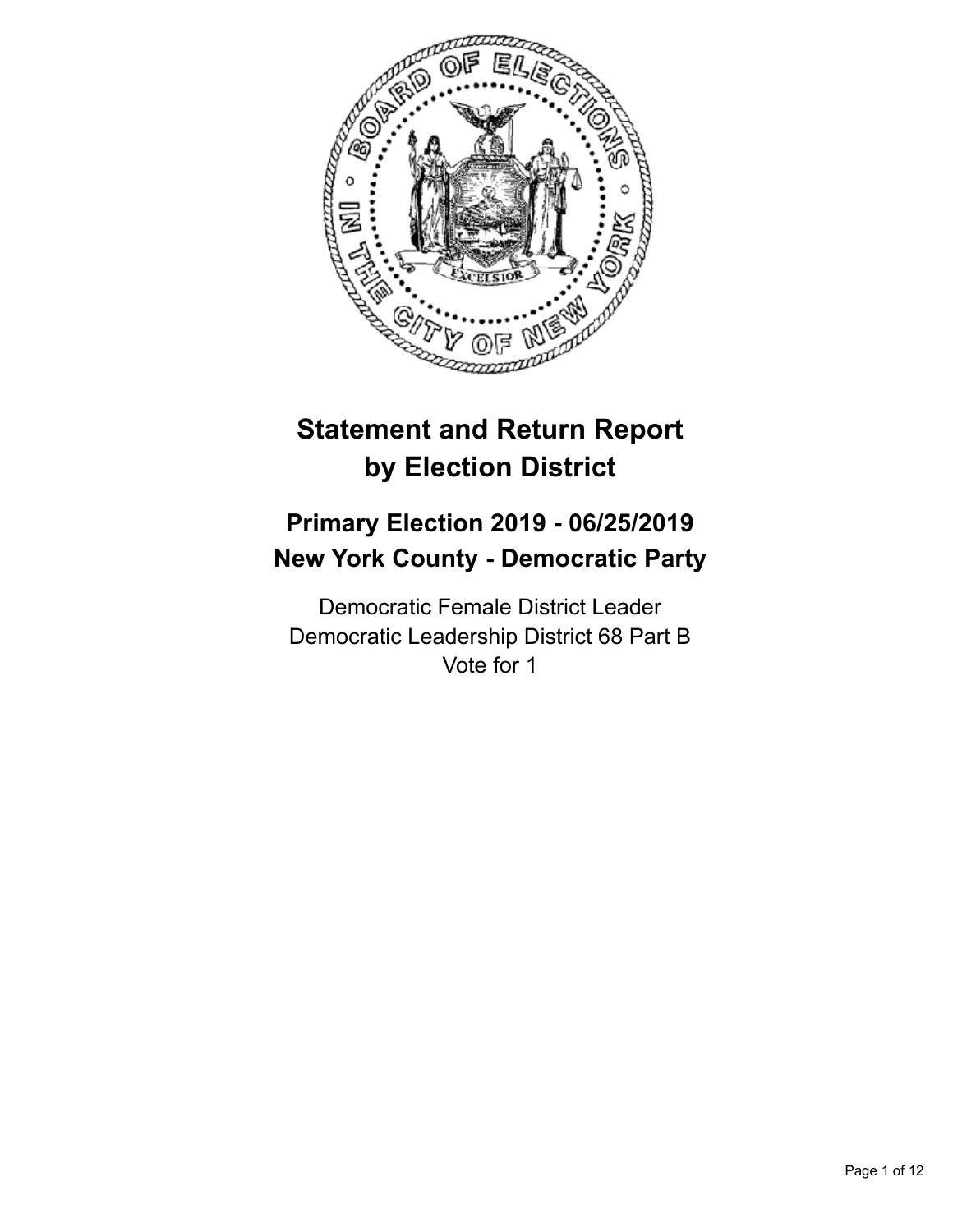

| PUBLIC COUNTER                                           | 5             |
|----------------------------------------------------------|---------------|
| <b>MANUALLY COUNTED EMERGENCY</b>                        | 0             |
| <b>ABSENTEE / MILITARY</b>                               |               |
| AFFIDAVIT                                                | 0             |
| <b>Total Ballots</b>                                     | 6             |
| Less - Inapplicable Federal/Special Presidential Ballots | $\Omega$      |
| <b>Total Applicable Ballots</b>                          | 6             |
| ANTOINETTE D. GLOVER                                     | 3             |
| PEGGY A. MORALES                                         | $\mathcal{P}$ |
| <b>Total Votes</b>                                       | 5             |
| Unrecorded                                               |               |

#### **016/68**

| <b>PUBLIC COUNTER</b>                                    | 27             |
|----------------------------------------------------------|----------------|
| <b>MANUALLY COUNTED EMERGENCY</b>                        | 0              |
| <b>ABSENTEE / MILITARY</b>                               | 0              |
| AFFIDAVIT                                                | $\Omega$       |
| <b>Total Ballots</b>                                     | 27             |
| Less - Inapplicable Federal/Special Presidential Ballots | 0              |
| <b>Total Applicable Ballots</b>                          | 27             |
| ANTOINETTE D. GLOVER                                     | 11             |
| PEGGY A. MORALES                                         | 14             |
| <b>Total Votes</b>                                       | 25             |
| Unrecorded                                               | $\overline{2}$ |

| <b>PUBLIC COUNTER</b>                                    | 42 |
|----------------------------------------------------------|----|
| <b>MANUALLY COUNTED EMERGENCY</b>                        | 0  |
| ABSENTEE / MILITARY                                      |    |
| AFFIDAVIT                                                |    |
| <b>Total Ballots</b>                                     | 44 |
| Less - Inapplicable Federal/Special Presidential Ballots | 0  |
|                                                          |    |
| <b>Total Applicable Ballots</b>                          | 44 |
| ANTOINETTE D. GLOVER                                     | 27 |
| PEGGY A. MORALES                                         | 13 |
| UNATTRIBUTABLE WRITE-IN (WRITE-IN)                       |    |
| <b>Total Votes</b>                                       | 41 |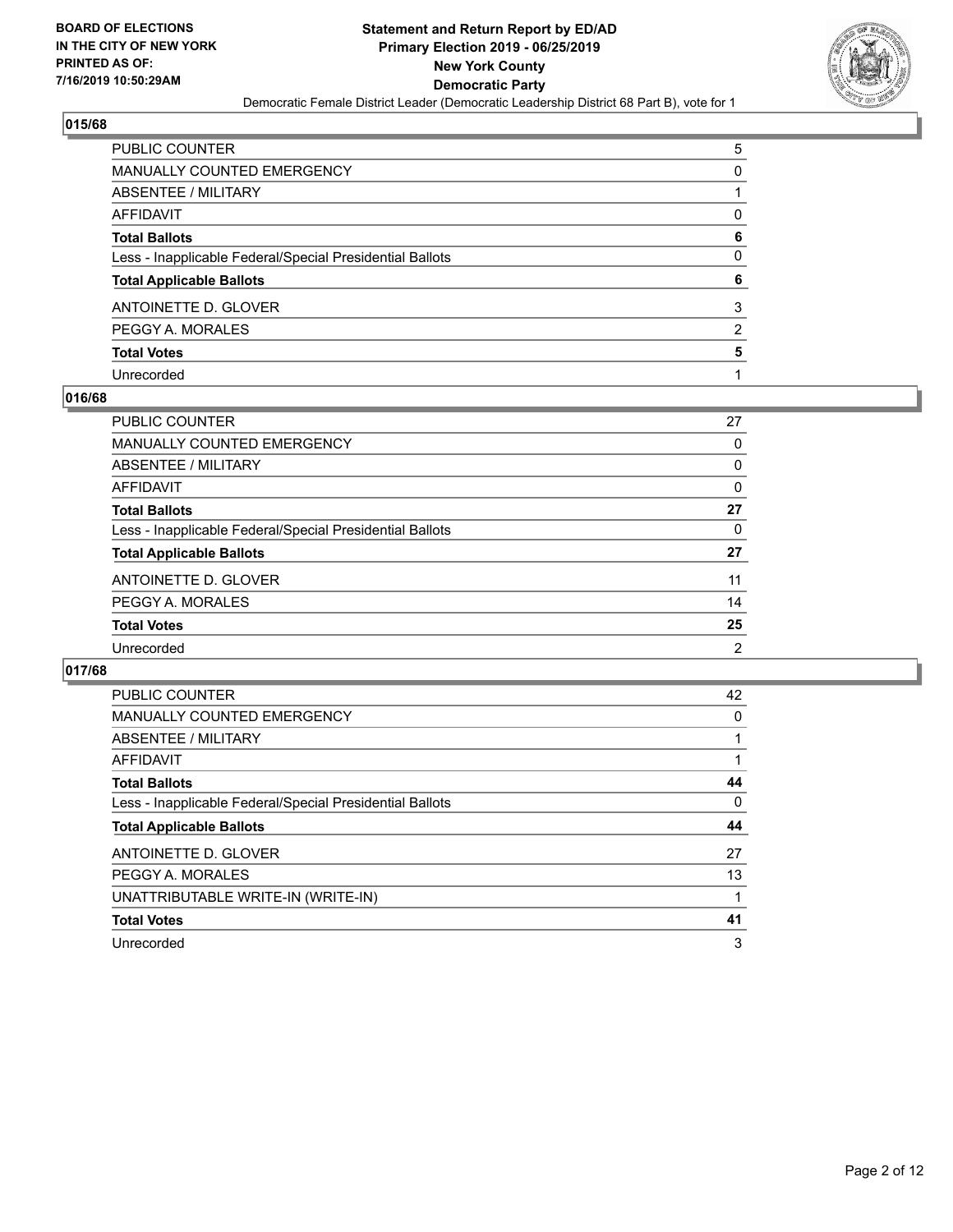

| PUBLIC COUNTER                                           | 25       |
|----------------------------------------------------------|----------|
| <b>MANUALLY COUNTED EMERGENCY</b>                        | $\Omega$ |
| <b>ABSENTEE / MILITARY</b>                               |          |
| <b>AFFIDAVIT</b>                                         | 0        |
| <b>Total Ballots</b>                                     | 26       |
| Less - Inapplicable Federal/Special Presidential Ballots | 0        |
| <b>Total Applicable Ballots</b>                          | 26       |
| ANTOINETTE D. GLOVER                                     | 10       |
| PEGGY A. MORALES                                         | 8        |
| <b>Total Votes</b>                                       | 18       |
| Unrecorded                                               | 8        |

#### **021/68**

| 41       |
|----------|
| 0        |
| 0        |
| $\Omega$ |
| 41       |
| 0        |
| 41       |
| 6        |
| 23       |
| 29       |
| 12       |
|          |

| <b>Total Votes</b>                                       | 15 |
|----------------------------------------------------------|----|
| PEGGY A. MORALES                                         | 11 |
| ANTOINETTE D. GLOVER                                     | 4  |
| <b>Total Applicable Ballots</b>                          | 15 |
| Less - Inapplicable Federal/Special Presidential Ballots | 0  |
| <b>Total Ballots</b>                                     | 15 |
| AFFIDAVIT                                                |    |
| ABSENTEE / MILITARY                                      | 0  |
| <b>MANUALLY COUNTED EMERGENCY</b>                        | 0  |
| PUBLIC COUNTER                                           | 14 |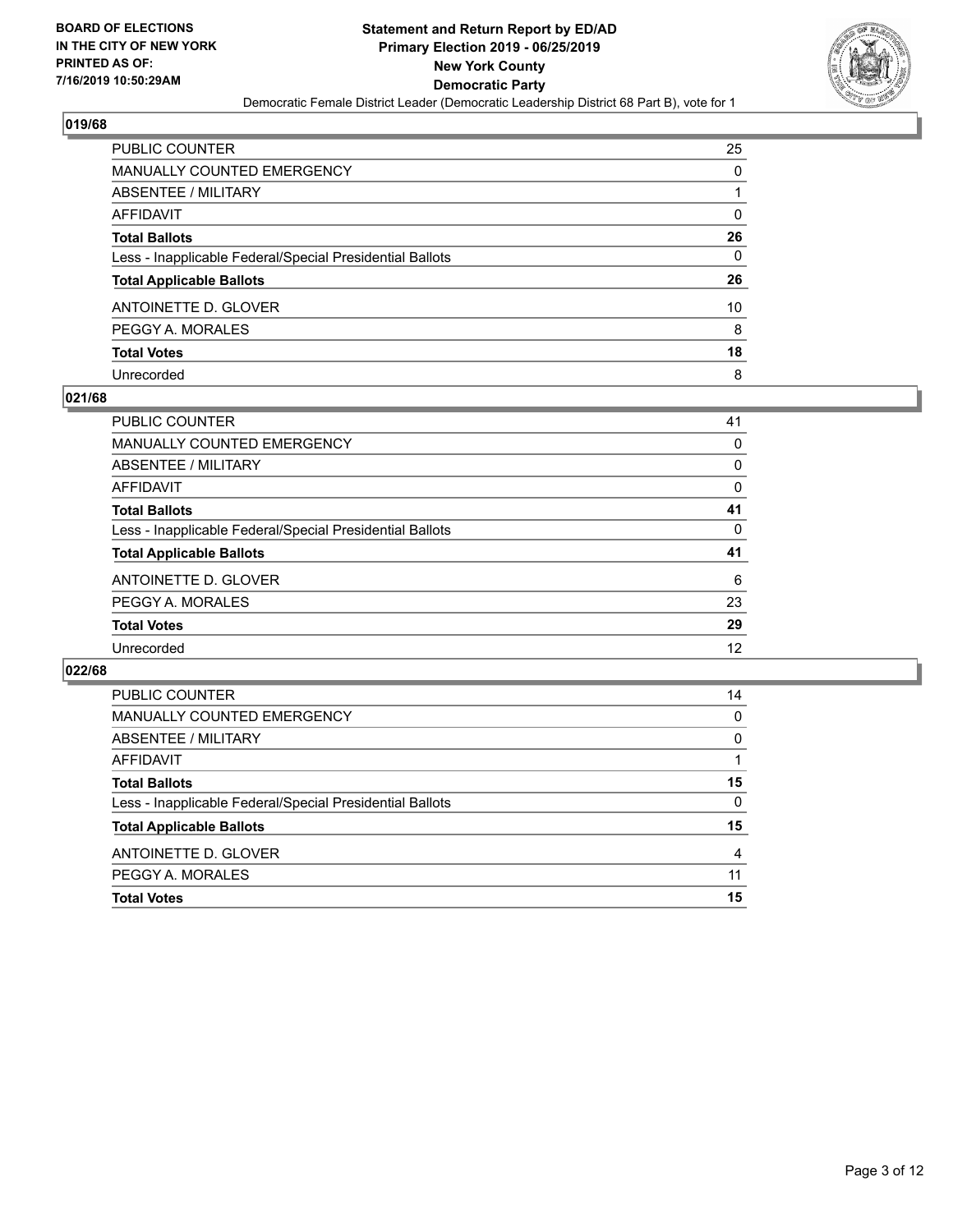

| <b>PUBLIC COUNTER</b>                                    | 35       |
|----------------------------------------------------------|----------|
| <b>MANUALLY COUNTED EMERGENCY</b>                        | 0        |
| ABSENTEE / MILITARY                                      |          |
| AFFIDAVIT                                                | $\Omega$ |
| <b>Total Ballots</b>                                     | 36       |
| Less - Inapplicable Federal/Special Presidential Ballots | 0        |
| <b>Total Applicable Ballots</b>                          | 36       |
| ANTOINETTE D. GLOVER                                     | 8        |
| PEGGY A. MORALES                                         | 21       |
|                                                          |          |
| HARYA TAREKESN (WRITE-IN)                                |          |
| <b>Total Votes</b>                                       | 30       |

#### **025/68**

| <b>PUBLIC COUNTER</b>                                    | 8              |
|----------------------------------------------------------|----------------|
| MANUALLY COUNTED EMERGENCY                               | 0              |
| ABSENTEE / MILITARY                                      | $\overline{2}$ |
| AFFIDAVIT                                                | 0              |
| <b>Total Ballots</b>                                     | 10             |
| Less - Inapplicable Federal/Special Presidential Ballots | 0              |
| <b>Total Applicable Ballots</b>                          | 10             |
| ANTOINETTE D. GLOVER                                     | 4              |
| PEGGY A. MORALES                                         | 4              |
| <b>Total Votes</b>                                       | 8              |
| Unrecorded                                               | $\overline{2}$ |

| PUBLIC COUNTER                                           | 17       |
|----------------------------------------------------------|----------|
| <b>MANUALLY COUNTED EMERGENCY</b>                        | 0        |
| ABSENTEE / MILITARY                                      | 2        |
| AFFIDAVIT                                                | 0        |
| <b>Total Ballots</b>                                     | 19       |
| Less - Inapplicable Federal/Special Presidential Ballots | $\Omega$ |
| <b>Total Applicable Ballots</b>                          | 19       |
| ANTOINETTE D. GLOVER                                     |          |
| PEGGY A. MORALES                                         | 5        |
| <b>Total Votes</b>                                       | 12       |
| Unrecorded                                               | 7        |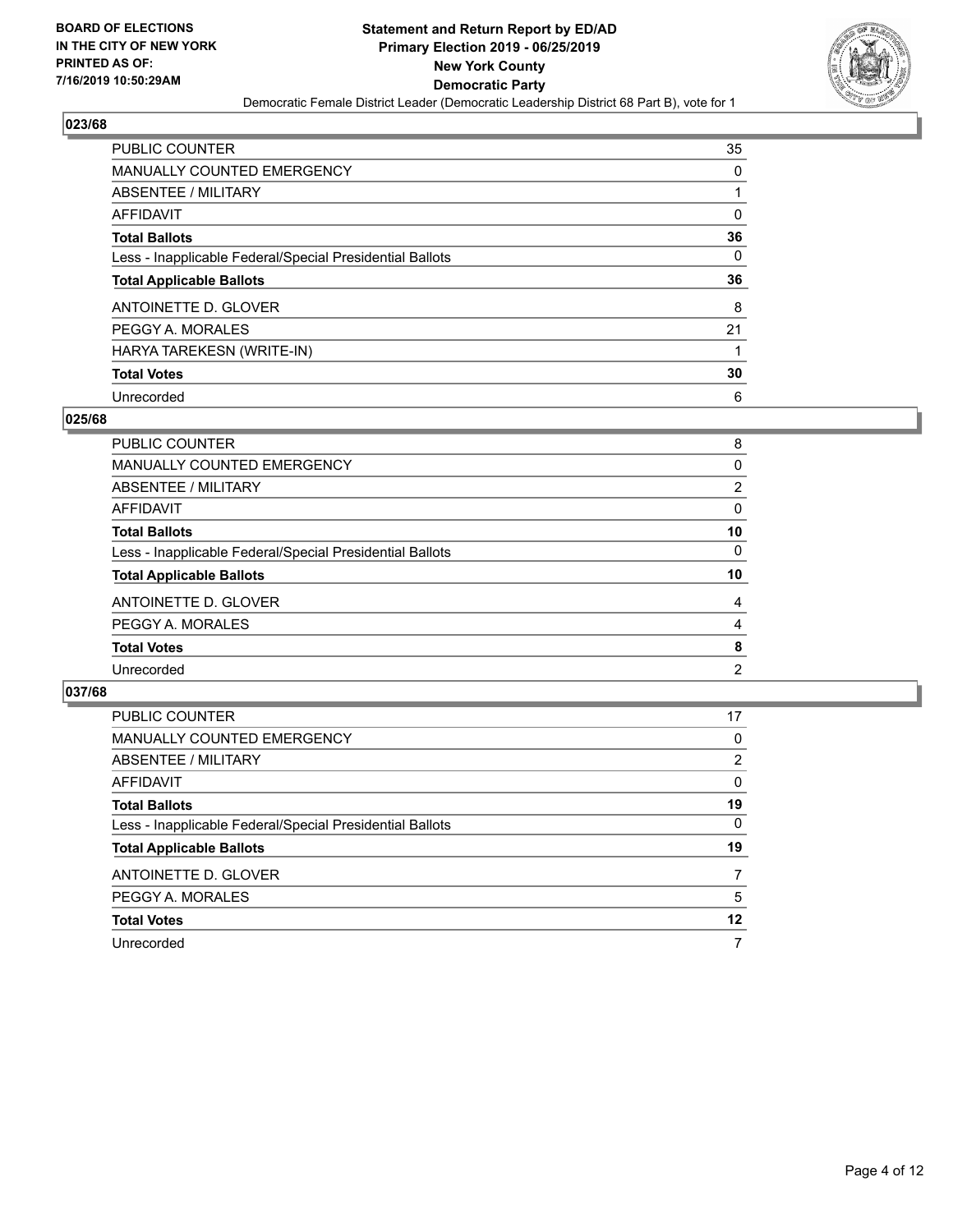

| PUBLIC COUNTER                                           | 13       |
|----------------------------------------------------------|----------|
| <b>MANUALLY COUNTED EMERGENCY</b>                        | 0        |
| <b>ABSENTEE / MILITARY</b>                               | 0        |
| <b>AFFIDAVIT</b>                                         | 0        |
| <b>Total Ballots</b>                                     | 13       |
| Less - Inapplicable Federal/Special Presidential Ballots | $\Omega$ |
| <b>Total Applicable Ballots</b>                          | 13       |
| ANTOINETTE D. GLOVER                                     |          |
| PEGGY A. MORALES                                         | 11       |
| <b>Total Votes</b>                                       | 12       |
| Unrecorded                                               |          |

#### **039/68**

| <b>PUBLIC COUNTER</b>                                    | 34       |
|----------------------------------------------------------|----------|
| <b>MANUALLY COUNTED EMERGENCY</b>                        | $\Omega$ |
| <b>ABSENTEE / MILITARY</b>                               | 0        |
| AFFIDAVIT                                                | $\Omega$ |
| <b>Total Ballots</b>                                     | 34       |
| Less - Inapplicable Federal/Special Presidential Ballots | 0        |
| <b>Total Applicable Ballots</b>                          | 34       |
| ANTOINETTE D. GLOVER                                     | 8        |
| PEGGY A. MORALES                                         | 17       |
| <b>Total Votes</b>                                       | 25       |
| Unrecorded                                               | 9        |

| PUBLIC COUNTER                                           | 28             |
|----------------------------------------------------------|----------------|
| <b>MANUALLY COUNTED EMERGENCY</b>                        | 0              |
| ABSENTEE / MILITARY                                      | $\overline{2}$ |
| <b>AFFIDAVIT</b>                                         | $\Omega$       |
| <b>Total Ballots</b>                                     | 30             |
| Less - Inapplicable Federal/Special Presidential Ballots | $\Omega$       |
|                                                          |                |
| <b>Total Applicable Ballots</b>                          | 30             |
| ANTOINETTE D. GLOVER                                     | 8              |
| PEGGY A. MORALES                                         | 13             |
| <b>Total Votes</b>                                       | 21             |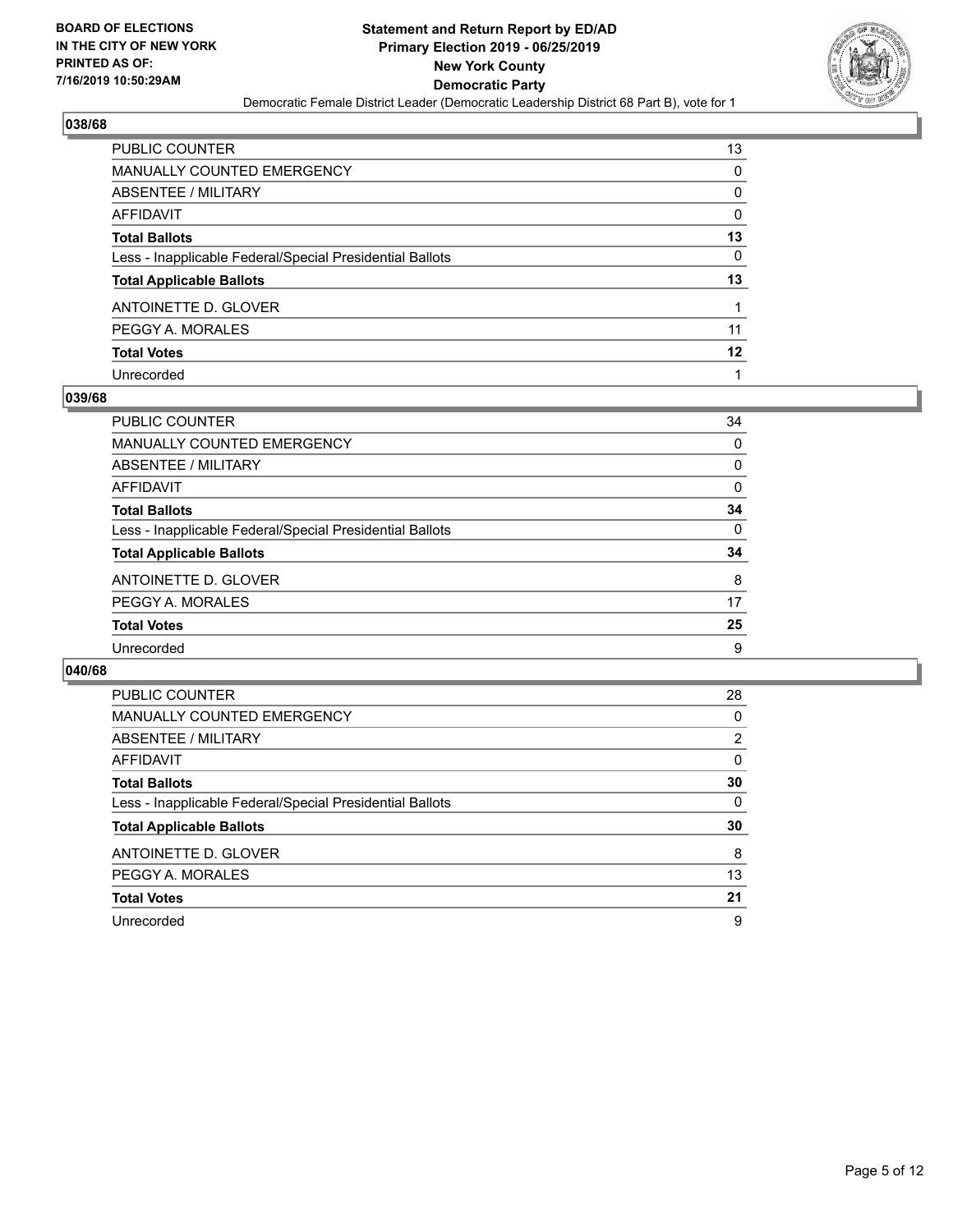

| PUBLIC COUNTER                                           | 17       |
|----------------------------------------------------------|----------|
| <b>MANUALLY COUNTED EMERGENCY</b>                        | 0        |
| ABSENTEE / MILITARY                                      |          |
| AFFIDAVIT                                                | 0        |
| <b>Total Ballots</b>                                     | 18       |
| Less - Inapplicable Federal/Special Presidential Ballots | $\Omega$ |
| <b>Total Applicable Ballots</b>                          | 18       |
| ANTOINETTE D. GLOVER                                     | 3        |
| PEGGY A. MORALES                                         | 12       |
| <b>Total Votes</b>                                       | 15       |
| Unrecorded                                               | 3        |

#### **045/68**

| <b>PUBLIC COUNTER</b>                                    | 13             |
|----------------------------------------------------------|----------------|
| <b>MANUALLY COUNTED EMERGENCY</b>                        | $\Omega$       |
| <b>ABSENTEE / MILITARY</b>                               | 0              |
| AFFIDAVIT                                                | 0              |
| <b>Total Ballots</b>                                     | 13             |
| Less - Inapplicable Federal/Special Presidential Ballots | 0              |
| <b>Total Applicable Ballots</b>                          | 13             |
| ANTOINETTE D. GLOVER                                     | 6              |
| PEGGY A. MORALES                                         | 5              |
| <b>Total Votes</b>                                       | 11             |
| Unrecorded                                               | $\overline{2}$ |

| <b>PUBLIC COUNTER</b>                                    | 16             |
|----------------------------------------------------------|----------------|
| <b>MANUALLY COUNTED EMERGENCY</b>                        | 0              |
| ABSENTEE / MILITARY                                      | 2              |
| AFFIDAVIT                                                | 0              |
| <b>Total Ballots</b>                                     | 18             |
| Less - Inapplicable Federal/Special Presidential Ballots | 0              |
| <b>Total Applicable Ballots</b>                          | 18             |
| ANTOINETTE D. GLOVER                                     | 10             |
| PEGGY A. MORALES                                         | 6              |
| <b>Total Votes</b>                                       | 16             |
| Unrecorded                                               | $\overline{2}$ |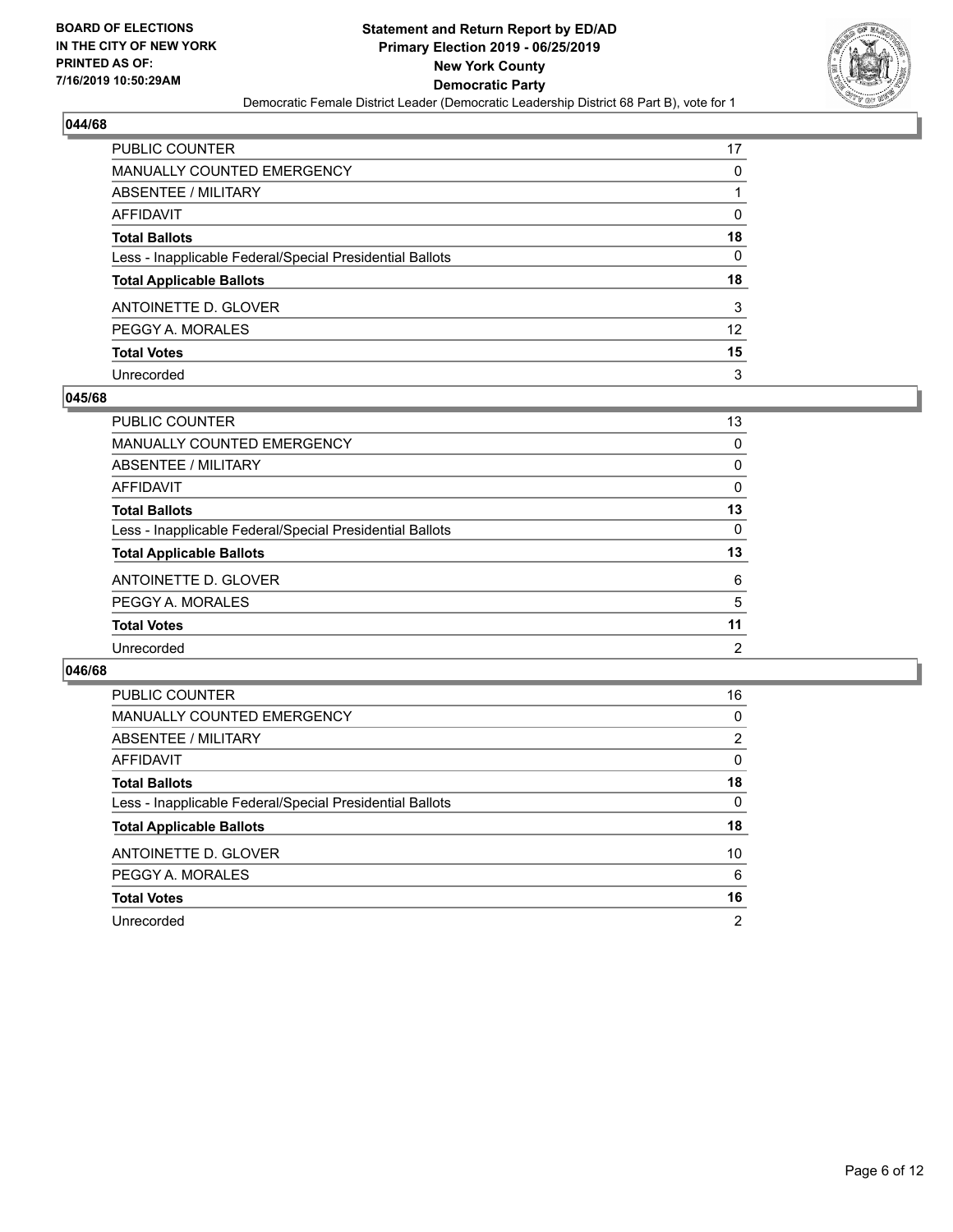

| PUBLIC COUNTER                                           | 43 |
|----------------------------------------------------------|----|
| <b>MANUALLY COUNTED EMERGENCY</b>                        | 0  |
| <b>ABSENTEE / MILITARY</b>                               | 2  |
| <b>AFFIDAVIT</b>                                         | 4  |
| <b>Total Ballots</b>                                     | 49 |
| Less - Inapplicable Federal/Special Presidential Ballots | 0  |
| <b>Total Applicable Ballots</b>                          | 49 |
| ANTOINETTE D. GLOVER                                     | 18 |
| PEGGY A. MORALES                                         | 15 |
| <b>Total Votes</b>                                       | 33 |
| Unrecorded                                               | 16 |

#### **067/68**

| <b>Total Votes</b>                                       | 9 |
|----------------------------------------------------------|---|
| PEGGY A. MORALES                                         | 3 |
| ANTOINETTE D. GLOVER                                     | 6 |
| <b>Total Applicable Ballots</b>                          | 9 |
| Less - Inapplicable Federal/Special Presidential Ballots | 0 |
| <b>Total Ballots</b>                                     | 9 |
| AFFIDAVIT                                                | 0 |
| ABSENTEE / MILITARY                                      | 0 |
| MANUALLY COUNTED EMERGENCY                               | 0 |
| PUBLIC COUNTER                                           | 9 |

| <b>PUBLIC COUNTER</b>                                    | 8              |
|----------------------------------------------------------|----------------|
| <b>MANUALLY COUNTED EMERGENCY</b>                        | 0              |
| ABSENTEE / MILITARY                                      | 0              |
| AFFIDAVIT                                                | 0              |
| <b>Total Ballots</b>                                     | 8              |
| Less - Inapplicable Federal/Special Presidential Ballots | 0              |
| <b>Total Applicable Ballots</b>                          | 8              |
| ANTOINETTE D. GLOVER                                     | 5              |
| PEGGY A. MORALES                                         |                |
| <b>Total Votes</b>                                       | 6              |
| Unrecorded                                               | $\overline{2}$ |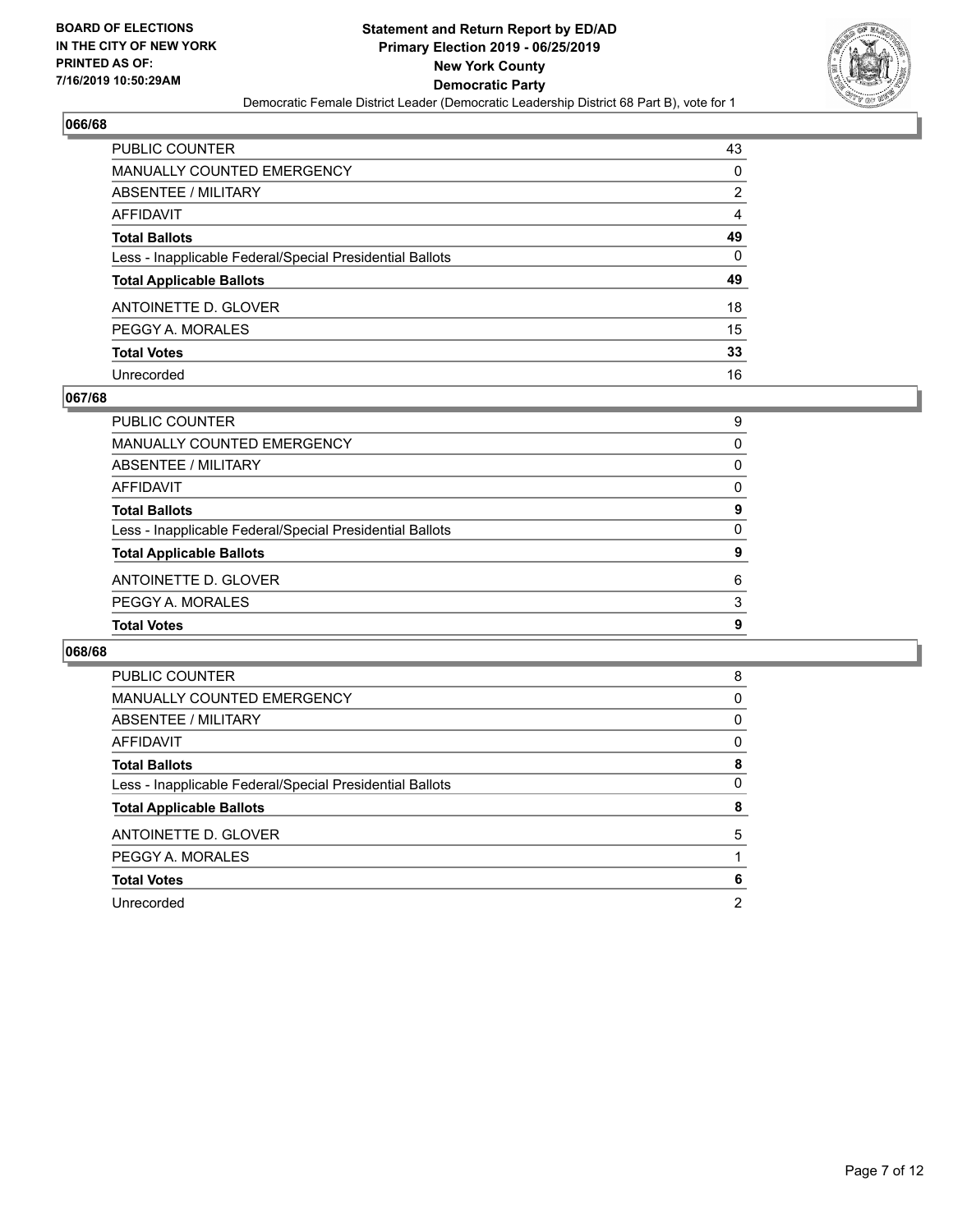

| PUBLIC COUNTER                                           | 20 |
|----------------------------------------------------------|----|
| <b>MANUALLY COUNTED EMERGENCY</b>                        | 0  |
| <b>ABSENTEE / MILITARY</b>                               |    |
| <b>AFFIDAVIT</b>                                         | 0  |
| <b>Total Ballots</b>                                     | 21 |
| Less - Inapplicable Federal/Special Presidential Ballots | 0  |
| <b>Total Applicable Ballots</b>                          | 21 |
| ANTOINETTE D. GLOVER                                     | 12 |
| PEGGY A. MORALES                                         | 8  |
| <b>Total Votes</b>                                       | 20 |
| Unrecorded                                               |    |

#### **072/68**

| <b>PUBLIC COUNTER</b>                                    | 13             |
|----------------------------------------------------------|----------------|
| <b>MANUALLY COUNTED EMERGENCY</b>                        | $\Omega$       |
| ABSENTEE / MILITARY                                      | $\overline{2}$ |
| AFFIDAVIT                                                | $\Omega$       |
| <b>Total Ballots</b>                                     | 15             |
| Less - Inapplicable Federal/Special Presidential Ballots | $\Omega$       |
| <b>Total Applicable Ballots</b>                          | 15             |
| ANTOINETTE D. GLOVER                                     |                |
| PEGGY A. MORALES                                         | 7              |
| <b>Total Votes</b>                                       | 14             |
| Unrecorded                                               |                |

| <b>PUBLIC COUNTER</b>                                    | 14       |
|----------------------------------------------------------|----------|
| <b>MANUALLY COUNTED EMERGENCY</b>                        | 0        |
| ABSENTEE / MILITARY                                      |          |
| AFFIDAVIT                                                | $\Omega$ |
| <b>Total Ballots</b>                                     | 15       |
| Less - Inapplicable Federal/Special Presidential Ballots | 0        |
| <b>Total Applicable Ballots</b>                          | 15       |
| ANTOINETTE D. GLOVER                                     | 6        |
| PEGGY A. MORALES                                         | 9        |
| <b>Total Votes</b>                                       | 15       |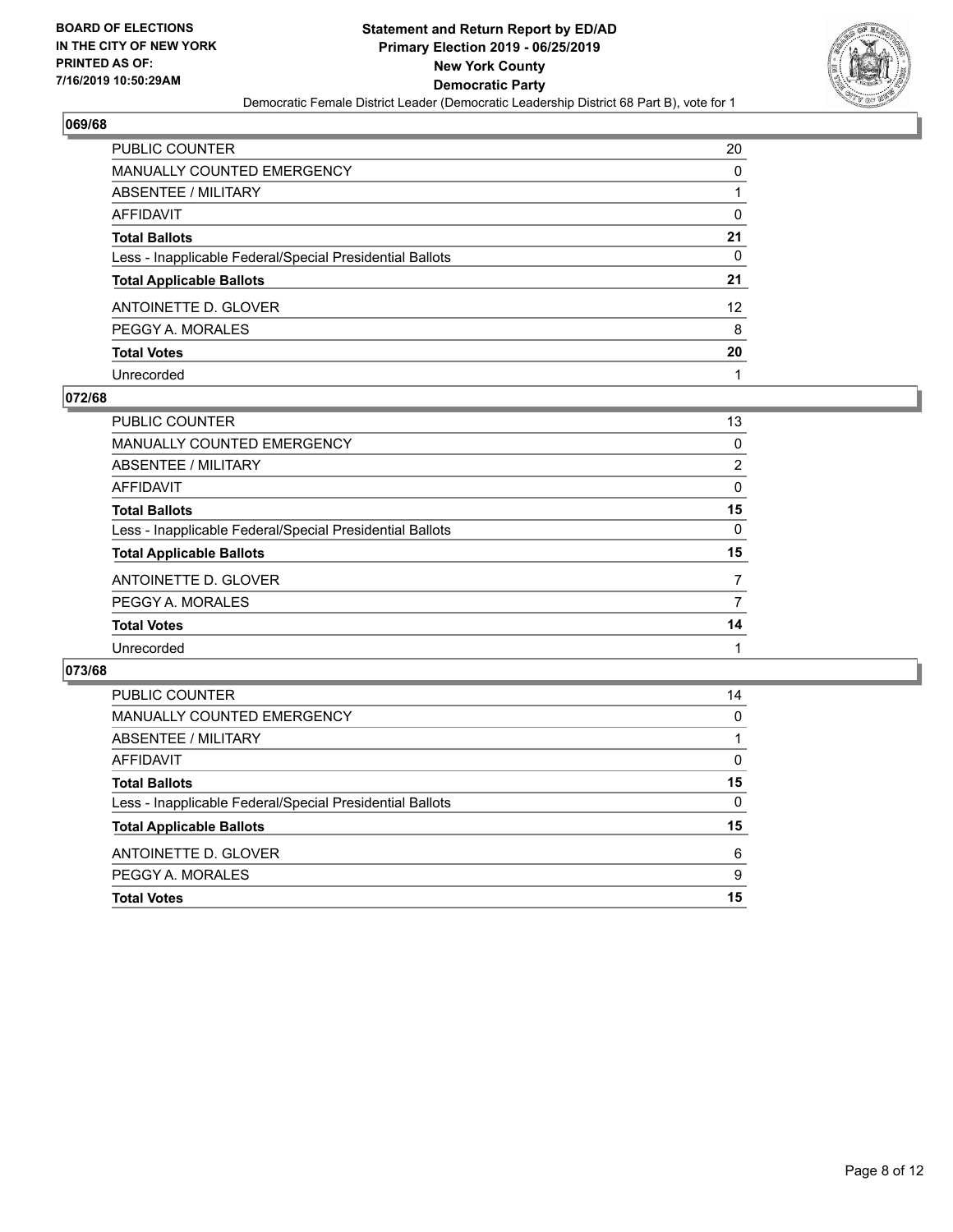

| PUBLIC COUNTER                                           | 21       |
|----------------------------------------------------------|----------|
| <b>MANUALLY COUNTED EMERGENCY</b>                        | 0        |
| ABSENTEE / MILITARY                                      | 0        |
| <b>AFFIDAVIT</b>                                         | 0        |
| <b>Total Ballots</b>                                     | 21       |
| Less - Inapplicable Federal/Special Presidential Ballots | $\Omega$ |
| <b>Total Applicable Ballots</b>                          | 21       |
| ANTOINETTE D. GLOVER                                     | 3        |
| PEGGY A. MORALES                                         | 17       |
| <b>Total Votes</b>                                       | 20       |
| Unrecorded                                               |          |

#### **079/68**

| <b>PUBLIC COUNTER</b>                                    | 15 |
|----------------------------------------------------------|----|
| <b>MANUALLY COUNTED EMERGENCY</b>                        | 0  |
| ABSENTEE / MILITARY                                      |    |
| AFFIDAVIT                                                |    |
| <b>Total Ballots</b>                                     | 17 |
| Less - Inapplicable Federal/Special Presidential Ballots | 0  |
| <b>Total Applicable Ballots</b>                          | 17 |
| ANTOINETTE D. GLOVER                                     | 8  |
| PEGGY A. MORALES                                         | 2  |
| TAMIKA MAPP (WRITE-IN)                                   | 3  |
| <b>Total Votes</b>                                       | 13 |
| Unrecorded                                               | 4  |

| <b>PUBLIC COUNTER</b>                                    | 21                |
|----------------------------------------------------------|-------------------|
| MANUALLY COUNTED EMERGENCY                               | 0                 |
| ABSENTEE / MILITARY                                      |                   |
| AFFIDAVIT                                                |                   |
| <b>Total Ballots</b>                                     | 23                |
| Less - Inapplicable Federal/Special Presidential Ballots | $\Omega$          |
| <b>Total Applicable Ballots</b>                          | 23                |
| ANTOINETTE D. GLOVER                                     | 6                 |
| PEGGY A. MORALES                                         | $12 \overline{ }$ |
| <b>Total Votes</b>                                       | 18                |
| Unrecorded                                               | 5                 |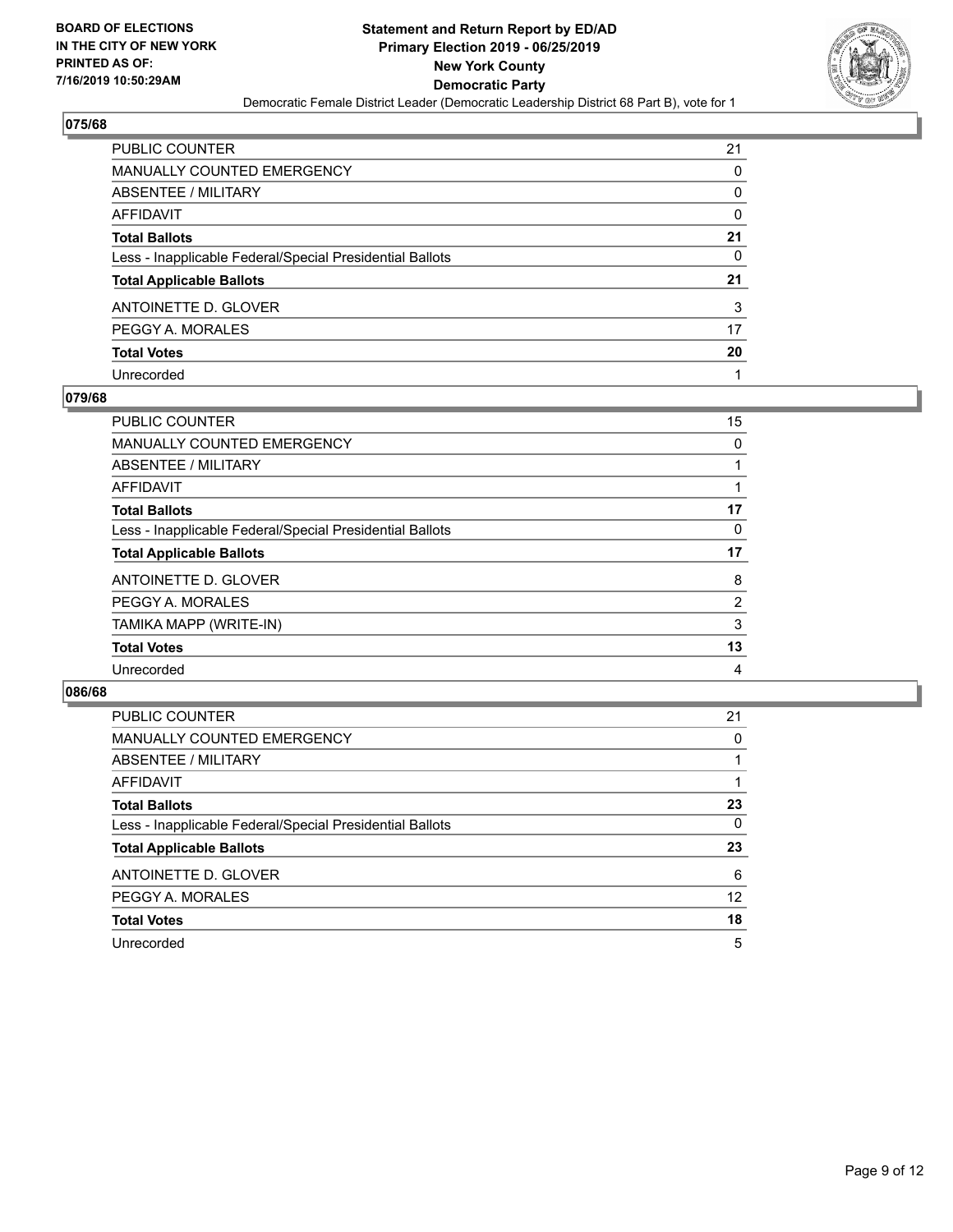

| PUBLIC COUNTER                                           | 16 |
|----------------------------------------------------------|----|
| <b>MANUALLY COUNTED EMERGENCY</b>                        | 0  |
| <b>ABSENTEE / MILITARY</b>                               | 0  |
| <b>AFFIDAVIT</b>                                         |    |
| <b>Total Ballots</b>                                     | 17 |
| Less - Inapplicable Federal/Special Presidential Ballots | 0  |
| <b>Total Applicable Ballots</b>                          | 17 |
| ANTOINETTE D. GLOVER                                     | 9  |
| PEGGY A. MORALES                                         | 3  |
| <b>Total Votes</b>                                       | 12 |
| Unrecorded                                               | 5  |

#### **088/68**

| <b>PUBLIC COUNTER</b>                                    | 26       |
|----------------------------------------------------------|----------|
| <b>MANUALLY COUNTED EMERGENCY</b>                        | 0        |
| <b>ABSENTEE / MILITARY</b>                               |          |
| AFFIDAVIT                                                | $\Omega$ |
| <b>Total Ballots</b>                                     | 27       |
| Less - Inapplicable Federal/Special Presidential Ballots | 0        |
| <b>Total Applicable Ballots</b>                          | 27       |
| ANTOINETTE D. GLOVER                                     | 6        |
| PEGGY A. MORALES                                         | 20       |
| <b>Total Votes</b>                                       | 26       |
| Unrecorded                                               |          |

| <b>PUBLIC COUNTER</b>                                    | 29       |
|----------------------------------------------------------|----------|
| <b>MANUALLY COUNTED EMERGENCY</b>                        | $\Omega$ |
| ABSENTEE / MILITARY                                      | 0        |
| <b>AFFIDAVIT</b>                                         | $\Omega$ |
| <b>Total Ballots</b>                                     | 29       |
| Less - Inapplicable Federal/Special Presidential Ballots | 0        |
| <b>Total Applicable Ballots</b>                          | 29       |
| ANTOINETTE D. GLOVER                                     | 8        |
| PEGGY A. MORALES                                         | 20       |
| <b>Total Votes</b>                                       | 28       |
| Unrecorded                                               | 1        |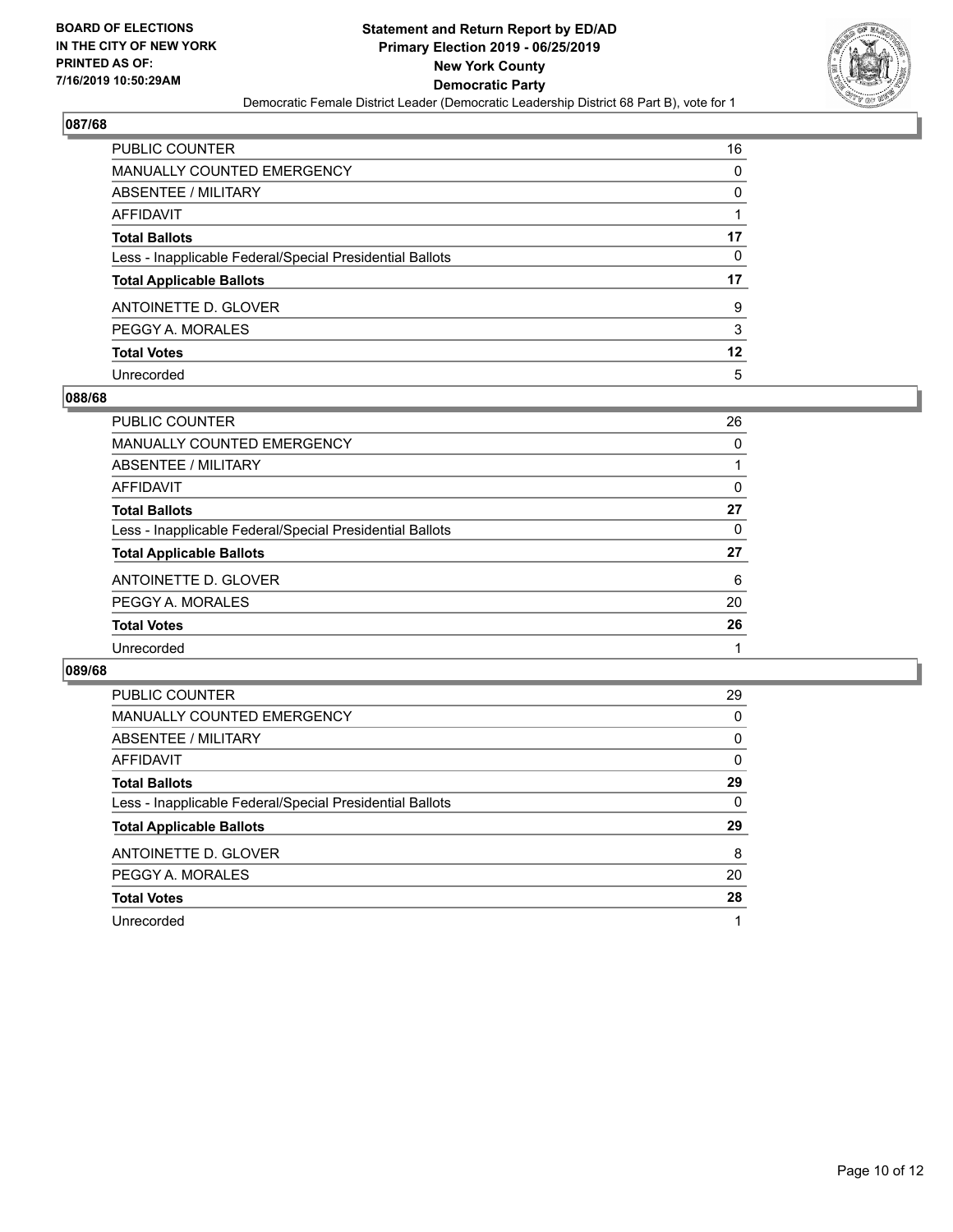

| <b>PUBLIC COUNTER</b>                                    | 4 |
|----------------------------------------------------------|---|
| MANUALLY COUNTED EMERGENCY                               | 0 |
| ABSENTEE / MILITARY                                      | 0 |
| AFFIDAVIT                                                | 0 |
| <b>Total Ballots</b>                                     | 4 |
| Less - Inapplicable Federal/Special Presidential Ballots | 0 |
| <b>Total Applicable Ballots</b>                          |   |
| ANTOINETTE D. GLOVER                                     |   |
| PEGGY A. MORALES                                         | 3 |
| <b>Total Votes</b>                                       |   |